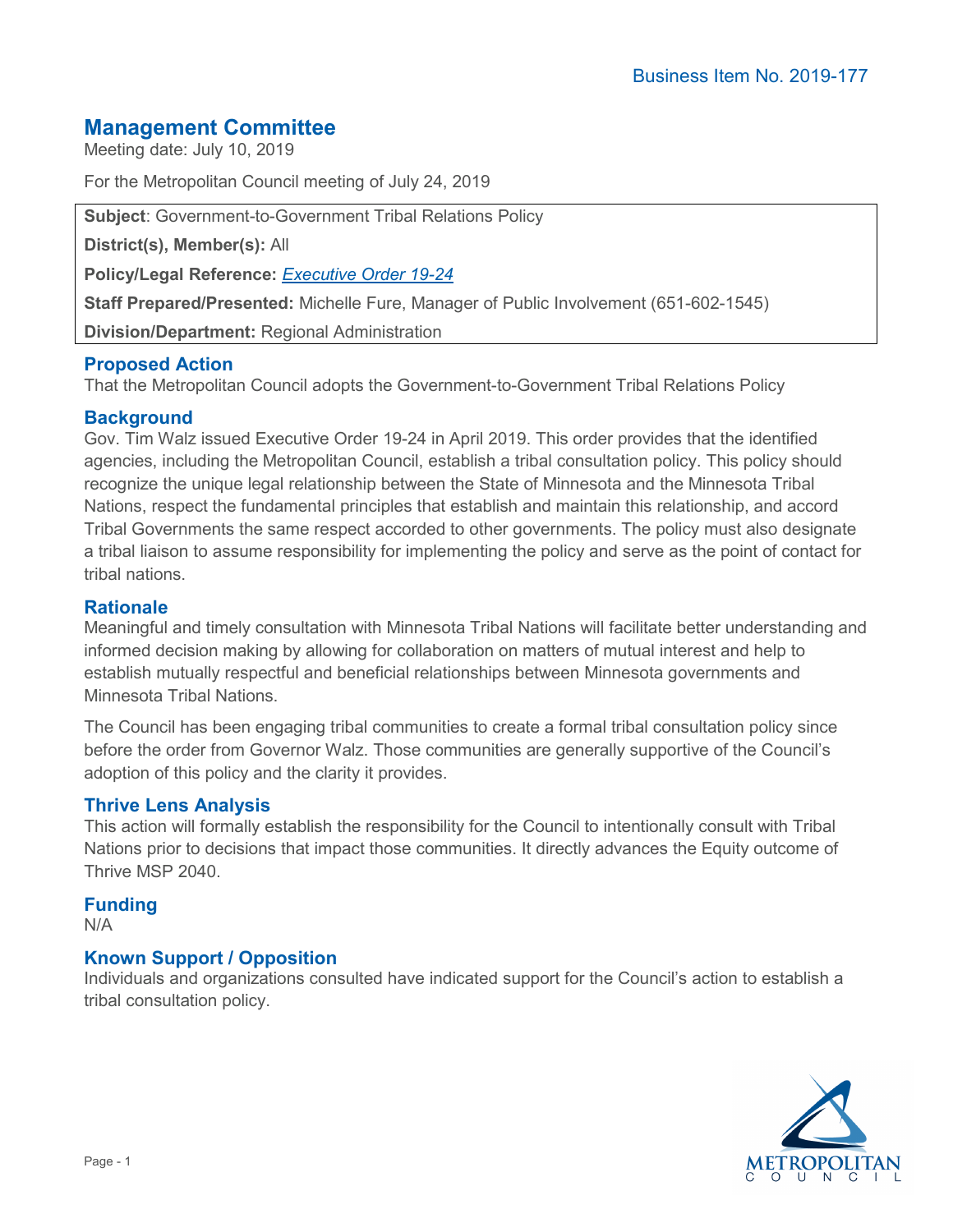# **POLICY – GOVERNMENT-TO-GOVERNMENT TRIBAL RELATIONSHIP**

| Section/Number:                   | Total Pages: 2             |
|-----------------------------------|----------------------------|
| Dept. Responsible: Communications | Effective Date:            |
| <b>Special Note:</b>              | <b>Last Revision Date:</b> |
|                                   | Last Review Date:          |
|                                   | Revision No.               |

# **I. Policy**

The Metropolitan Council as a public corporation and political subdivision of the state will engage in consultation, collaboration and cooperation with the 11 federally recognized Tribal Nations in Minnesota.

The Council recognizes that meaningful and timely government-to-government consultation between the Council and the Tribal Nations facilitates better understanding and informed decision making on matters of mutual interest.

The Council expects that council members, committee members and staff respect the following principles at all phases of studying, planning and developing regional projects, as well as providing essential services across the metro area.

- We will identify priority issues and intersections with the Council's work through at least yearly consultation with each Tribal Nation.
- We acknowledge the Tribal Nation as the appropriate party to consult for policy decisions related to their people, land or other places of cultural significance.
- We honor tribal officials requests for consultation, and consider the nature of the activity, past consultation, available resources, timing and all other relevant factors.
- We consult in face-to-face meetings between the appropriate level staff and at a location and time determined by the Tribal Nation.
- We will consult with honesty, integrity and transparency, sharing information that will benefit and support shared decisions or positions.

## **II. Purpose of policy**

To recognize that the United States and the State of Minnesota have a unique legal relationship with federally recognized Tribal Nations, as affirmed by the Constitution of the United States, treaties, statutes, and case law.

To recognize and support the unique status of the Tribal Nations and their right to existence, self-governance and self-determination, and to demonstrate a clear commitment to that sovereignty.

To create intentional, lasting, working relationships with Tribal Nations that build off a sound, actionable tribal policy.

To embody the Council's commitment to the Thrive MSP 2040 outcomes of equity, stewardship, prosperity, livability and sustainability. Specifically, where equity connects all residents to opportunity and creates viable housing, transportation, and recreation options for people of all races, ethnicities, incomes, and abilities. Our region is stronger when all people live in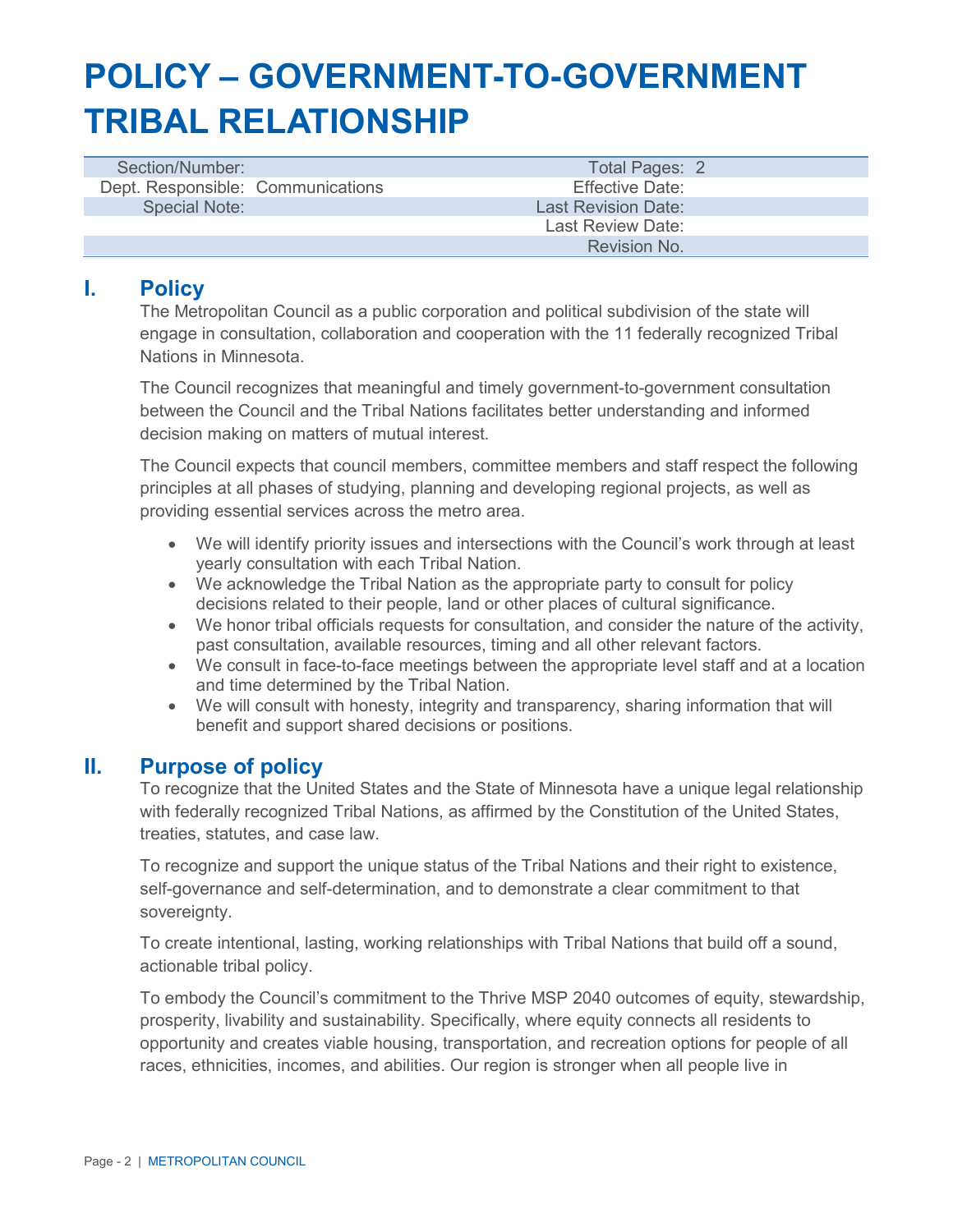communities that provide them access to opportunities for success, prosperity, and quality of life.

To acknowledge that the Twin Cities metropolitan area was first inhabited by the Ojibwe, the Dakota, and other tribes.

# **III. Background and reasons for policy**

On April 4, 2019, Governor Tim Walz issued Executive Order 19-24 affirming the governmentto-government relationship between the State of Minnesota and the 11 federally recognized Minnesota Tribal Nations. This revision to a 2013 Executive Order (13-10) issued by the previous administration recognized the Council's role in government-to-government relationship with Tribal Nations.

The seven-county metropolitan area geographically includes property owned by two of the 11 federally recognized Tribal Nations in Minnesota – the Shakopee Mdewakanton Sioux Community and the Prairie Island Indian Community. While the executive order directly addresses the federally recognized tribes, the Council values the unique relationship with all tribal communities living in the Twin Cities metropolitan region, as well as those living outside the region who have a relationship with tribal land, and sacred or cultural sites. The work of the Council might also involve sacred lands and waters that are culturally and historically significant to Tribal Nations that extend beyond the geographic boundaries of tribal-owned land.

For example, the Dakota people hold deep historic and spiritual meaning in the confluence of the Minnesota and Mississippi rivers (the Bdote Minisota). There are also ceremonial sites, ancestral burial grounds, and village sites throughout the region that are still used and revered by tribal people, such as St. Anthony Falls, Minnehaha Falls and Coldwater Spring. Tribally significant lands like these are within the regional parks system, or are important to transportation or wastewater services.

# **IV. Implementation/Accountability**

Council leadership and staff will consult directly with the appropriate level representatives to ensure appropriate communication and coordination between the Council and tribal officials prior to taking actions that may affect tribes or tribal interests.

Accountability:

- A. The Regional Administrator or designee is responsible for administering this policy.
- B. The Regional Administrator or designee will collaborate with the Director of Communications and the appropriate outreach and engagement staff to establish procedures to implement the policy and ensure that the procedures are necessary and consistent with this policy.
- C. The Metropolitan Council chair is responsible for any direct consultation or communication with a Tribal Council chair or president. Accordingly, Metropolitan Council members are responsible for direct consultation or communications with Tribal Council members.
- D. Division leadership and management staff are responsible for being aware of this policy and advising their staff accordingly.

## *Related policies and/or implementing procedures include:*

- Thrive MSP 2040 Public Engagement Plan
- Guide to Respectful, Inclusive Language